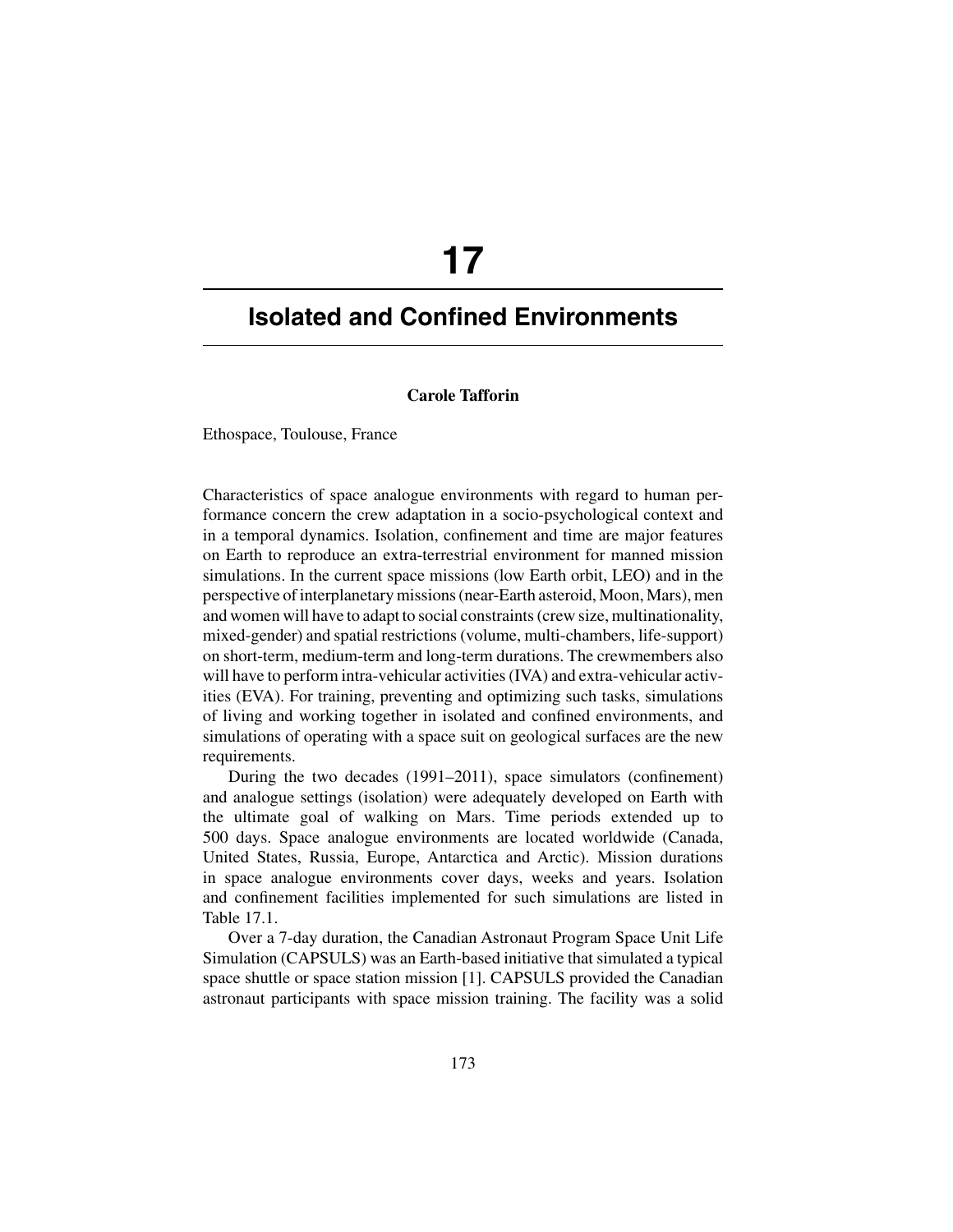|                                          |                       | Table 17.1 Isolation and confinement facilities implemented for such simulations |           |             |                    |                |                                            |                      |  |
|------------------------------------------|-----------------------|----------------------------------------------------------------------------------|-----------|-------------|--------------------|----------------|--------------------------------------------|----------------------|--|
|                                          |                       |                                                                                  |           | Crew        |                    |                |                                            |                      |  |
| Name                                     | Type                  | Site                                                                             | Year      | Size        | Nationality        | Gender         | Volume                                     | Duration             |  |
| <b>ISEMSI</b>                            | Multi-chamber         | Norway<br>Bergen,                                                                | 1990      | $\circ$     | European           | Males          | $118~\mathrm{m}^3$                         | 28 days              |  |
| EXEMSI                                   | Multi-chamber         | Germany<br>Cologne,                                                              | 1992      | 4           | European           | Males          | $95~{\rm m}^3$                             | 60 days              |  |
| HUBES                                    | Multi-chamber         | Moscow<br>Russia                                                                 | 1994      | 3           | Russian            | Males          | $100\:\mathrm{m}^3$                        | 135 days             |  |
| $\mathbf{\tilde{c}}$<br><b>BIOSPHERE</b> | Desert station        | Arizona, USA                                                                     | 1991      | $\infty$    | Multi-             | Mixed          | $1.27$ ha                                  | 730 days             |  |
|                                          |                       |                                                                                  | 1994      |             | Multi-             | Mixed          | (surface)                                  | 6 months             |  |
| <b>CAPSULS</b>                           | Hyperbaric<br>chamber | Toronto<br>Canada                                                                | 1994      | 4           | Canadian           | Mixed          | $33~{\rm m}^3$                             | 7 days               |  |
| <b>SFINCSS</b>                           | Multi-chamber         | Moscow<br>Russia                                                                 | 1999-2000 | $33\times2$ | Russian<br>Multi-  | Mixed<br>Males | $100\;\mathrm{m}^3$<br>$200\:\mathrm{m}^3$ | 240 days<br>110 days |  |
| FMARS                                    | Polar station         | Devon Is.<br>Canada                                                              | 2000-2007 | $6-7$       | Multi-             | Mixed          | $416\,\mathrm{m}^3$                        | 7 days-4<br>months   |  |
| NEEMO                                    | Undersea<br>missions  | Florida, USA                                                                     | 2001-2004 | $6-9$       | American           | Mixed          | $401\,\mathrm{m}^3$                        | $6 - 12$ days        |  |
| <b>MDRS</b>                              | Desert station        | Utah, USA                                                                        | 2002      | $6-8$       | Multi-             | Mixed          | $500\,\mathrm{m}^3$                        | 15 days              |  |
| CONCORDIA                                | Polar station         | Dome C,<br>Antarctic                                                             | 2006-     | $\subseteq$ | French,<br>Italian | Mixed          | $1,500~{\rm m}^2$                          | 8 months             |  |
| TARA                                     | Polar ship            | Ice pack,<br>Arctic                                                              | 2008      | $\supseteq$ | Multi-             | Mixed          | 36 <sub>m</sub>                            | 507 days             |  |
| <b>MARS-500</b>                          | Multi-chamber         | Moscow,<br>Russia                                                                | 2010-2011 | 6           | Multi-             | Males          | $550\ {\rm m}^3$                           | 520 days             |  |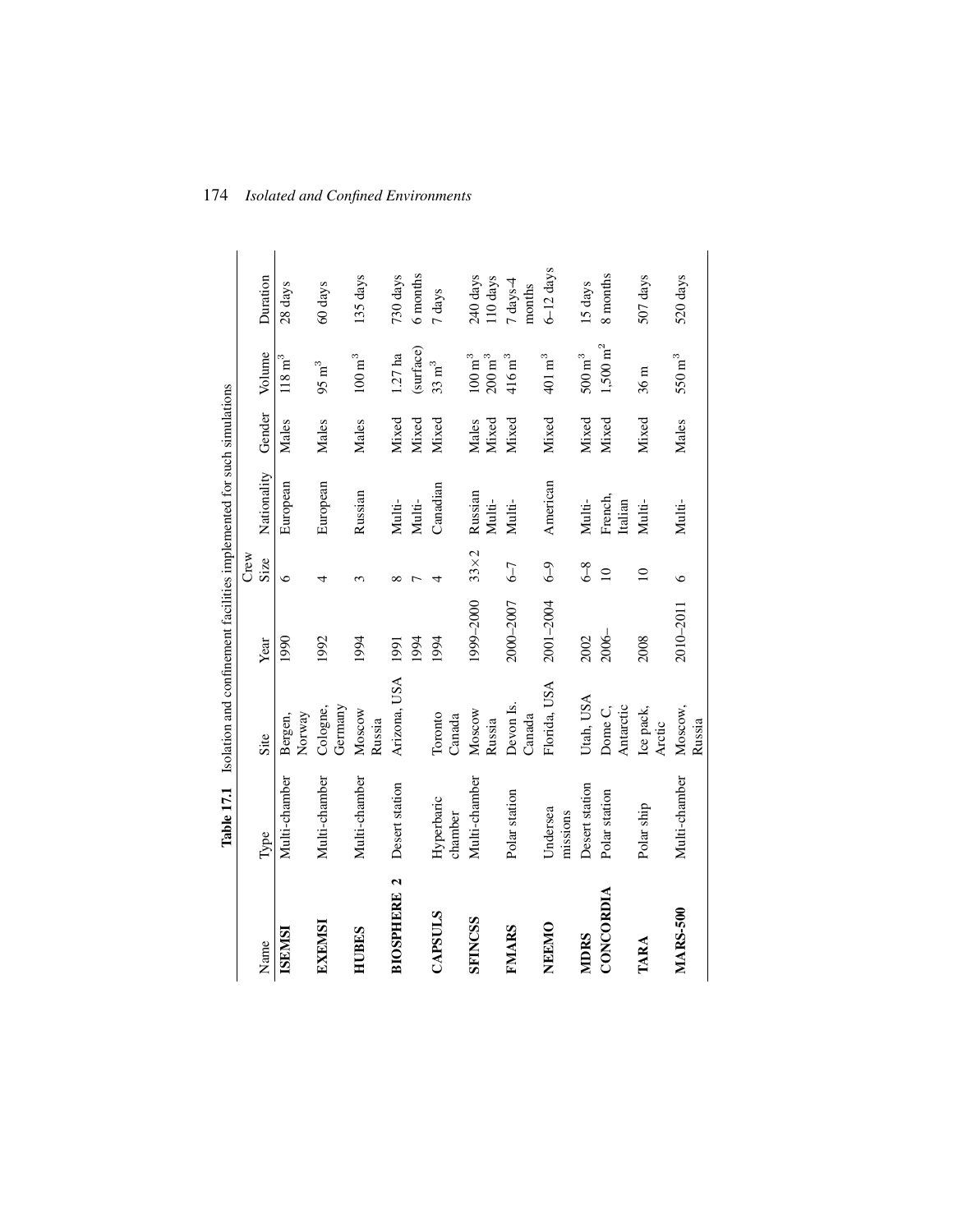steel hyperbaric chamber that was comprised of two primary modules, the habitat module and the experiment module, which were connected by a smaller transfer chamber. During the simulation, crew inside monitored and controlled life-support parameters (temperature, humidity, pressure of oxygen, carbon dioxide, nitrogen and water vapor). CAPSULS involved national (Canadian) mixed-gender and small-size crew for short-term simulations. They emphasized social and personality issues of adaptation.

Over a 6- to 12-day duration, NASA Extreme Environment Mission Operations (NEEMO) project was an analogue mission that sent groups of astronauts, engineers and scientists to live in Aquarius, the world's only undersea research station [2]. The Aquarius habitat and its surroundings provide a hostile environment with the risk of decompression sickness in depth immersion. NEEMO crewmembers, named Aquanauts, experienced some of the same challenges that they would on a distant asteroid or on Moon. During NEEMO missions, the aquanauts simulated living on a spacecraft and tested spacewalk techniques. Crew size was equivalent to a real space crew. Like CAPSULS, there were mainly national (USA) but mixed-gender crew and for short-term simulations. Underwater condition had the additional benefit to simulate a microgravity environment by buoyancy. The peculiarity



**Figure 17.1** Tara expedition in Arctic (Image © F. Latreille/Tara expédition).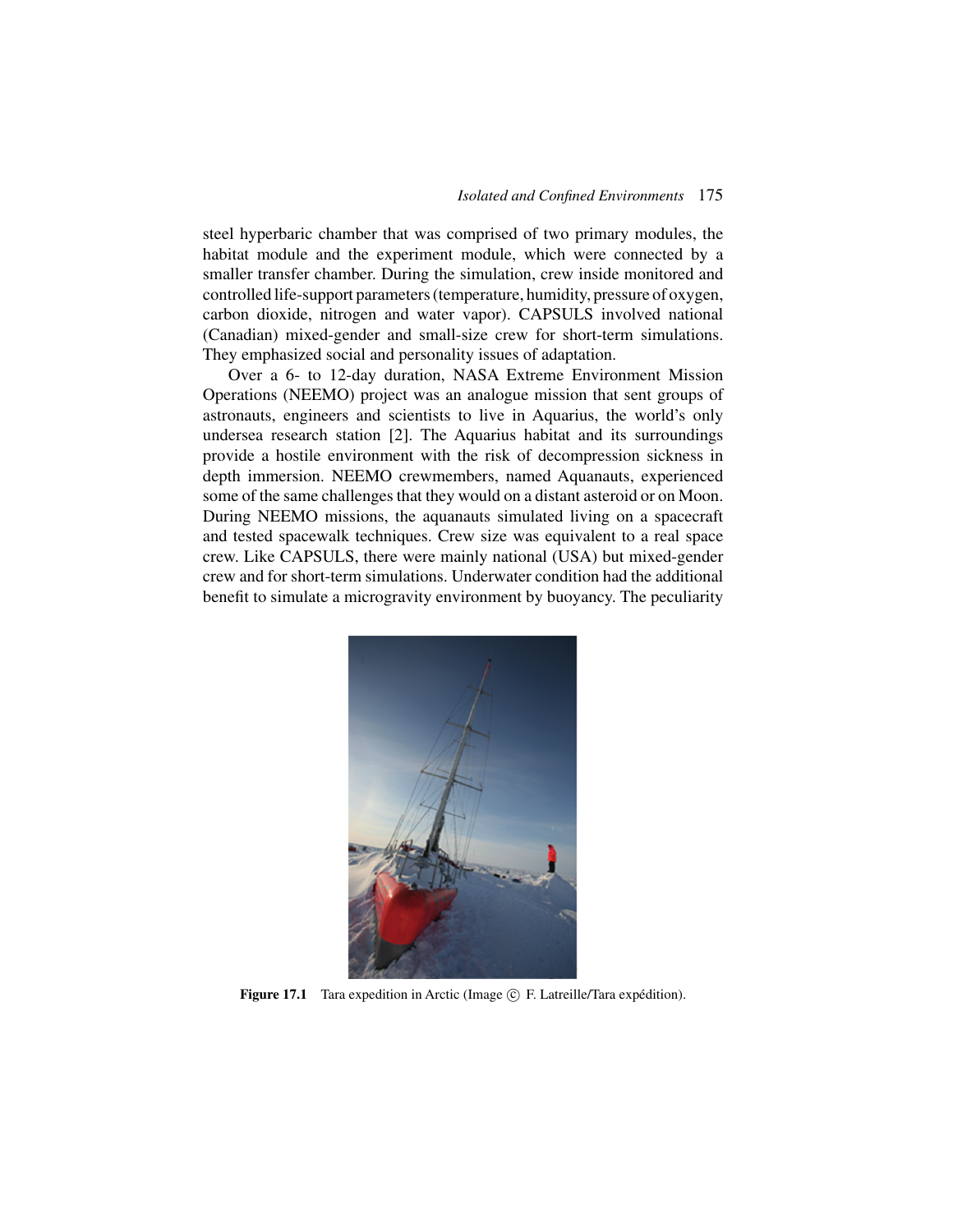#### 176 *Isolated and Confined Environments*

of NEEMO is that crewmembers participated in undersea sessions of EVA and used autonomous life-support systems during IVA (Kanas et al. 2010).

Over a 15-day duration, Mars Research Desert Station (MDRS) was one of four stations planned by the International Mars Society [3] which has established a number of prototype Mars Habitat Units around the world. MDRS is a 2-deck facility providing a comprehensive living and working environment for a Mars or Moon crew. The upper deck includes sleeping quarters, a communal living area, a small galley, exercise area and hygiene facilities with closed-circle water purification. The lower deck includes the primary working space for the crew: small laboratory areas for carrying out geology and life science research, storage space for samples, airlocks for reaching the surface of planets, and a suiting-up area where crewmembers prepare for surface operations. MDRS also involved small-size but multinational and mixed-gender crews, for longer-term simulations. They thus emphasized cultural issues. The specificity is EVA while walking in a desert landscape mimicking a Mars landscape.

Over a 28-day duration, Isolation Study for the European Manned Space Infrastructure (ISEMSI) was one of three European campaigns implemented as precursor flights regarding medium-term orbital stays [4]. ISEMSI was a confined habitat in multi-chamber facilities composed of 6 modules. Two small modules served as sleeping chambers, the larger module served as working and living chamber, one module was used as sanitary, one module acted as a transfer lock and storage and one module was a rescue chamber fully equipped to maintain life-support functions under pressure. As in NEEMO and MDRS, the crew size was as expected for space mission and space exploration but



**Figure 17.2** Concordia station in Antarctica (Image © IPEV).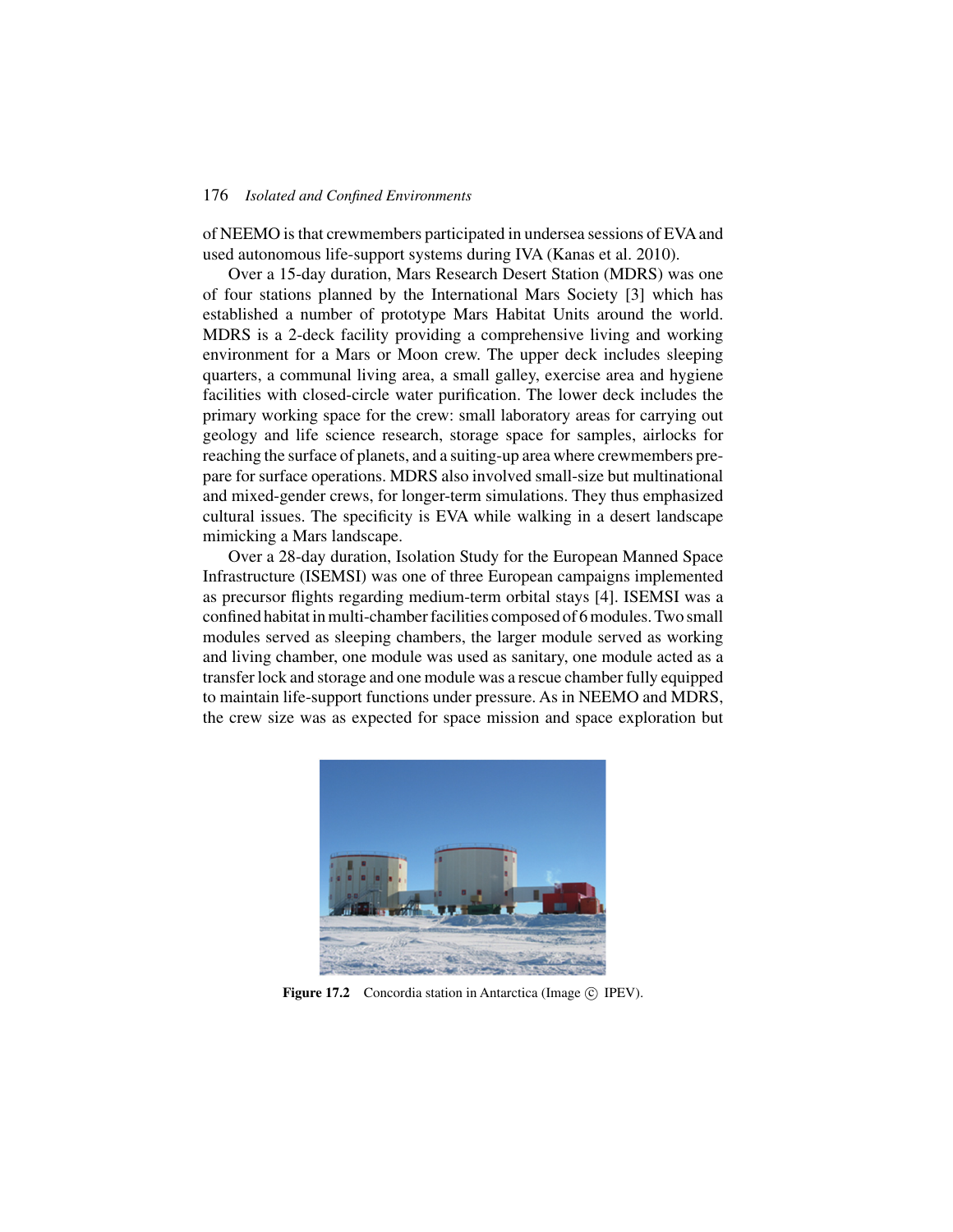with only male crewmembers. ISEMSI campaign was specifically designed for psychological and physiological issues on long-duration manned space mission.

Over a 60-day duration, Experimental Campaign for the European Manned Space Infrastructure (EXEMSI) prolonged ISEMSI campaign, thus doubling the time spent in a confined habitat. The overall facility consisted of two main modules serving respectively as the habitat and the laboratory module for carrying out scientific investigations and teleoperations, completed with two transfer and storage modules [5]. The living quarters containing bunks and a table were used for sleeping, eating and leisure time. In the panel of confined and isolated settings, ISEMSI had the smallest volume and the smallest crew size. It differed from NEEMO and MDRS because it provided only IVA but promoted further advances on long-duration manned space mission.

Over a 135-day duration, Human Behavior in Extended Spaceflight (HUBES) prolonged ISEMSI and EXEMSI campaigns and was definitely considered as a space simulator for extended periods [6]. The confined habitat was designed as a unique module, thus sharing living area, working area and storage area in a small volume compared to CAPSULS. HUBES had the benefit to reproduce real mission aboard the Mir orbital station and crew transfer flight considering the very small crew size consisting of Russian and male-only crewmembers. HUBES was a ground-based simulation aimed at comparing and validating psychological issues in crew selection, training, monitoring and in-orbit support flight.

Over a 4-month duration, Flashline Mars Arctic Research Station (FMARS) hosted a long-duration mission that quadrupled the in situ simulation of both confinement and isolation. Its geographic location, the polar



**Figure 17.3** Mars Desert Research Station in Utah/USA (Image © Ethospace).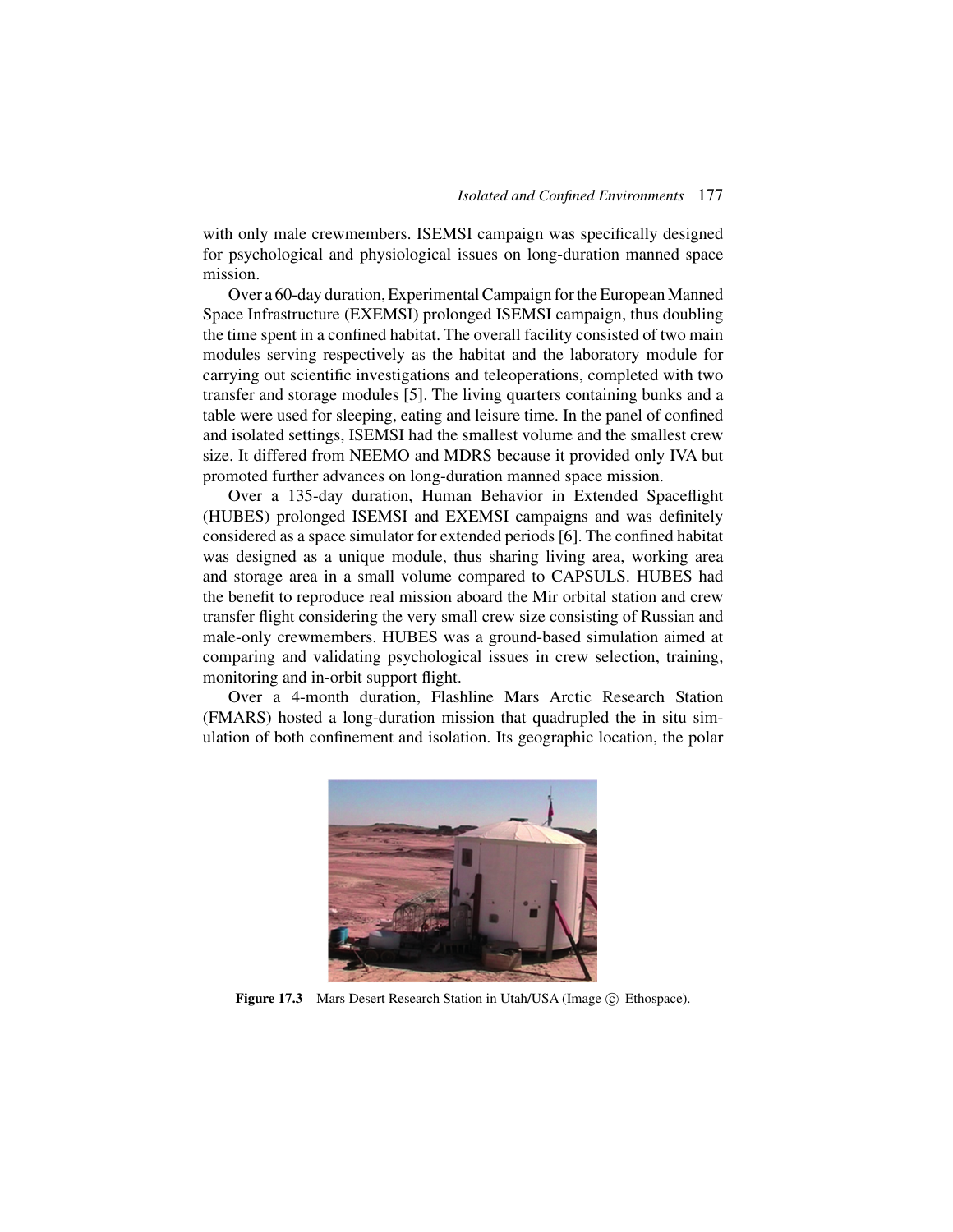#### 178 *Isolated and Confined Environments*

desert, is the largest uninhabited island in the world [7]. The 24-h daylight is analogous to that of a polar Moon or Mars mission. FMARS and MDRS have the same Mars Habitat Unit. The difference is the simulation of Mars-Earth latency to a 20-min delay and the tightly life-support since water use was restricted and monitored. However, the facility was not hermetically locked as enforced during NEEMO mission. Important analogue features of FMARS were EVAs and the hostile surroundings in Arctic. The multinational and mixed-gender composition of the crew properly simulated future isolated and confined crews who would land on asteroids, Moon or Mars.

Over a 110 to 240-day duration, Simulation for Flight of International Crew on Space Station (SFINCSS) was devoted to determine the extent to which monotony may impair individual performance, physical rate and transcultural crew performance. The facilities consisted of either one main chamber or two chambers; separated groups lived on a schedule typical for Mir station crews then on a fixed work–rest schedule mimicking International Space Station (ISS) assembly operations [8]. Specific feature of SFINCSS was the participation of several small-size and multinational crews. Lessons learned from ISEMSI, EXEMSI, HUBES and SFINCSS provided an overview of issues involved in the design and habitability of simulators and simulation campaigns.



**Figure 17.4** Mars-500 experiment in Moscow/Russia (Image © Ethospace).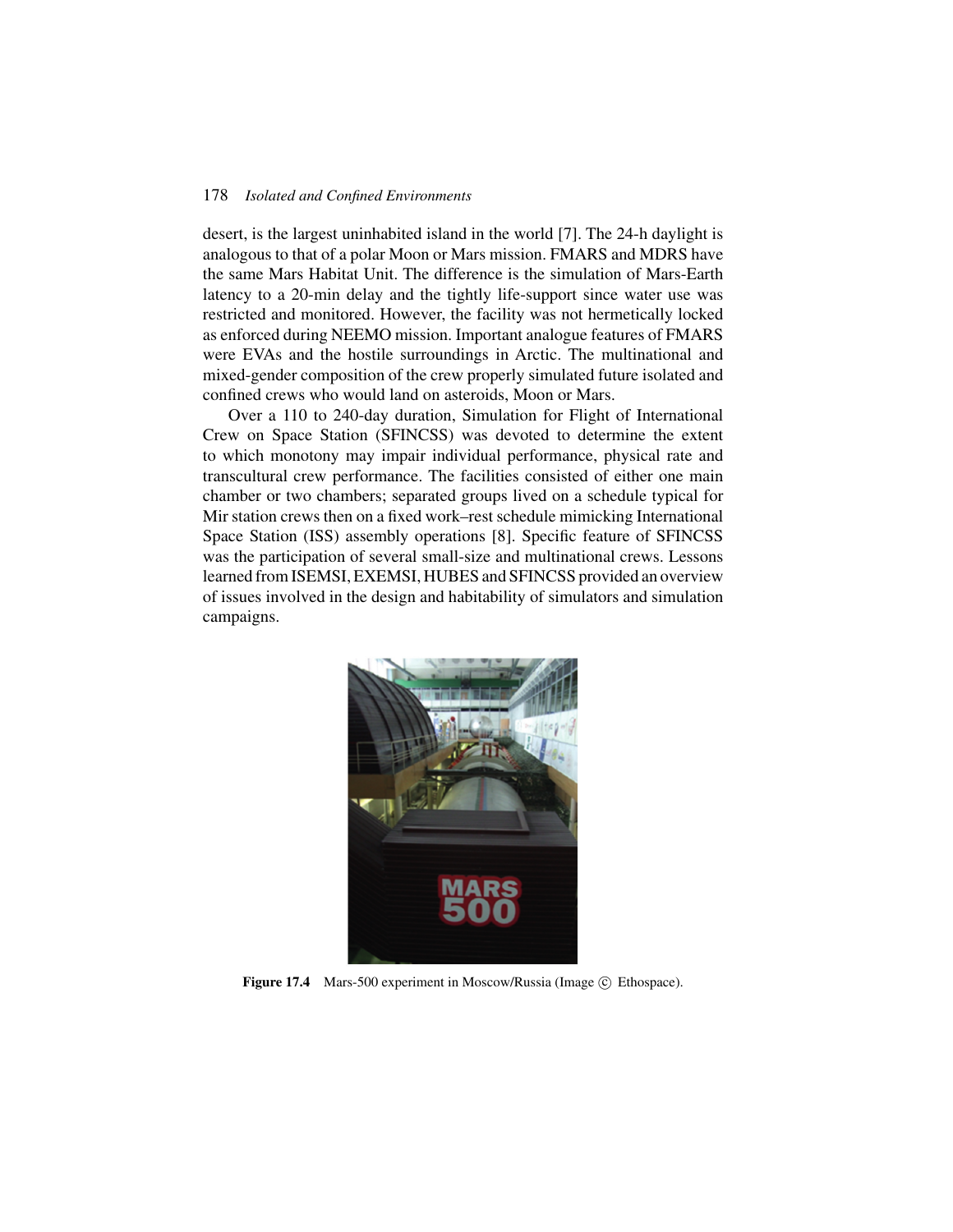Over an 8-month duration, Concordia South Pole station hosted winterers in high isolation and confinement conditions approaching those found in very long-term interplanetary flights. The facility consisted of two cylindrical structures designed as a space architecture [9]. Antarctica is the farthest and most hostile environment on Earth because of the lowest outside temperatures, the windy and sunny conditions that require the crew being strictly isolated and confined for safety reasons. The inner volume of habitat is very large compared to all other space simulators. Concordia station is furnished with a life-support system analogous to that implemented onboard the European Columbus module in the ISS. Such extreme environment addresses sociopsychological and medical issues of a relatively large-size and binational (French and Italian) crew.

Over a 507-day duration, Tara expedition in Arctic was a polar schooner that once embedded in the ice, drifted on the pack until reaching the free oceanic waters [10]. Tara was not originally devoted to space researches but the drift was analogous to a flight to Mars and return to Earth. The very small volume of habitat and the very hostile surrounding in North Pole were actually relevant features of a confined and isolated environment. The crewmembers, named Taranauts, experienced continuous polar night (the sun disappeared for more than 4 months) and continuous polar day for more than 3 months, like at Concordia. The large-size crew was multinational and mixed-gender and composed of scientists, technicians, medical doctor, artist, photographer, sailor and diver. The heterogeneity of the crew was specific to Tara expedition. The dangerous nature of such mission in real conditions addressed stress and coping issues.

Over a 520-day duration, Mars-500 experiment was the longest designed analogue Mars mission of the world [11]. This experiment was conducted entirely in confinement scheduled on a 250-day interplanetary flight from Earth to Mars, a 30-day Mars orbital stay and surface operations, and a 240-day interplanetary flight from Mars to Earth. Furthermore, a 20-minute delay communication was simulated with unexpected tests of loss of communication. Mars-500 facilities were composed of four hermetically sealed chambers for ensuring life-support functions: the habitable module, the medical module, the storage module and the Mars-landing module. They were connected to an external module: Martian surface simulator. The Marsionauts were only males but involved Russian, European and Chinese cultural backgrounds. They were separated into orbital crew and landing crew, the latter one simulating EVAs while walking on the Mars surface. Mars-500 provided a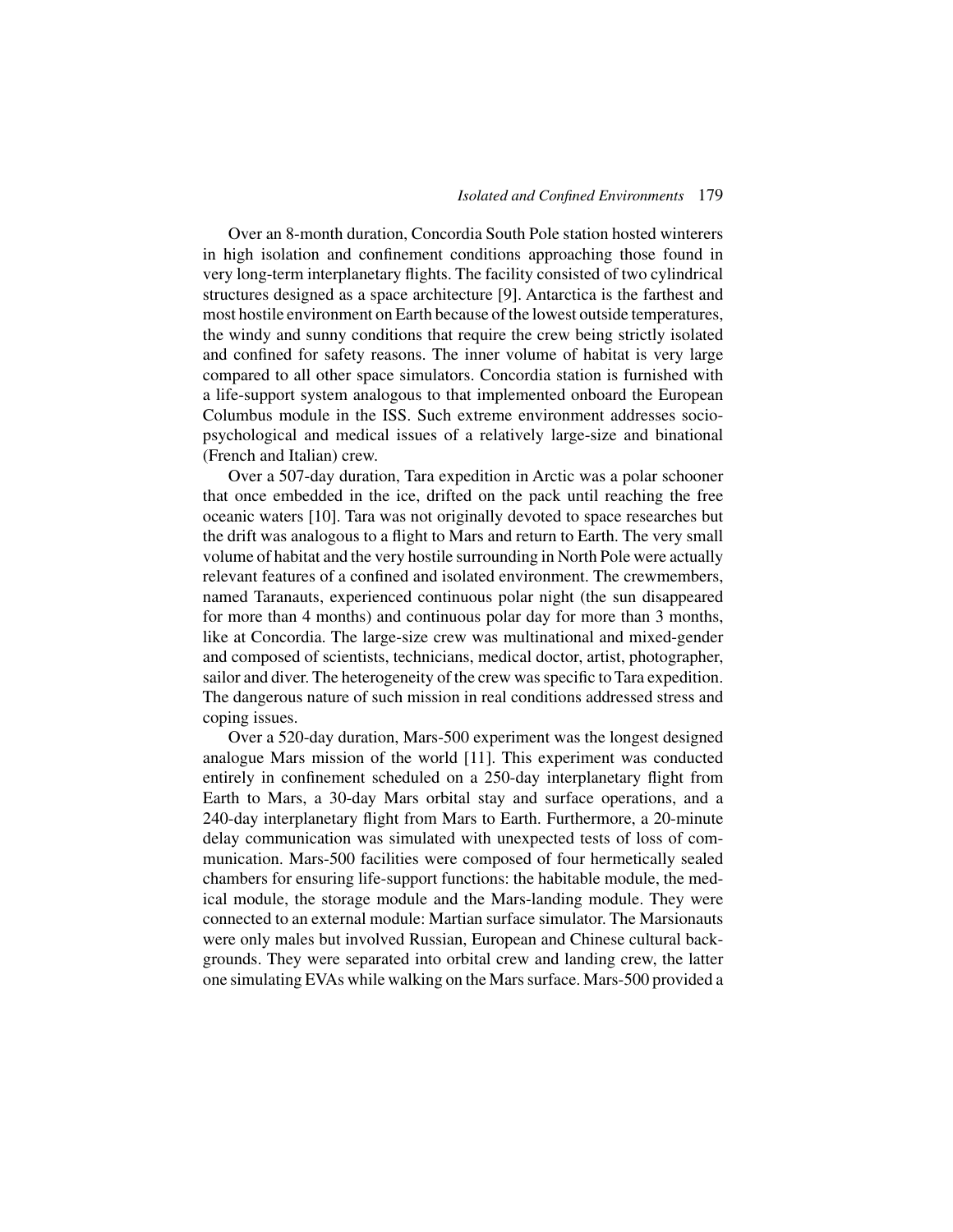#### 180 *Isolated and Confined Environments*

unique insight into human factor and cultural factor issues for future explorers of distant planets. The emphasis was on crew autonomy.

Over a 730-day duration, Biosphere 2 was a concept similar to the housing structure on extra-terrestrial environment. It was the longest experience in the field. The facilities were built to mainly be an artificial, materially closed ecological system and to explore human colonization of other planets. The wide landscape integrated fauna, flora, mountain area, desert area, water area and any atmospheric parameters in order for the crew to survive. The crew was specifically composed on a male/female quota. Biosphere 2 project was a full-scale life-support model and the adaptation of crews to isolated and confined environment beyond two years opened new issues for creating new ground-based simulations devoted to space science.

Other older settings about polar missions at Vostok and Mac Murdo, for instance, are permanent Antarctic stations which particularly emphasized the isolation parameter whereas submarine missions were relevant to the confinement parameter. Designing and building environments for humans in outer space is the main challenge to ensure and study isolated and confined crews' behavioral health [12]. New programs are being launched today. Several 7-day missions in the Human Exploration Research Analog (HERA) habitat at NASA Johnson Space Center in Houston, Texas, are planned to emulate what might be required on a mission to an asteroid. The current Hawaii Space Exploration Analog and Simulation (HI-SEAS) in a sealed Dome near Mauna Loa volcano is conducted for the next 8 months, to train for what conditions would be like on Mars.

In the future, the replication of such protocols would be needed for salient scientific outcomes. We could consider a continuous study, on a permanent site, within a unique facility, with a crew change every 500 days.

#### **Acknowledgement**

Special thanks to Pr. Christian Tamponnet for his support.

### **References**

- [1] Canadian SpaceAgency–CAPSULS. www.asc-csa.gc.ca/eng/astronauts/ osm capsuls.asp
- [2] NASA–NEEEMO. www.nasa.gov/mission pages/NEEMO/index.html
- [3] Mars Desert Research Station–The Mars Society mdrs.marssociety.org